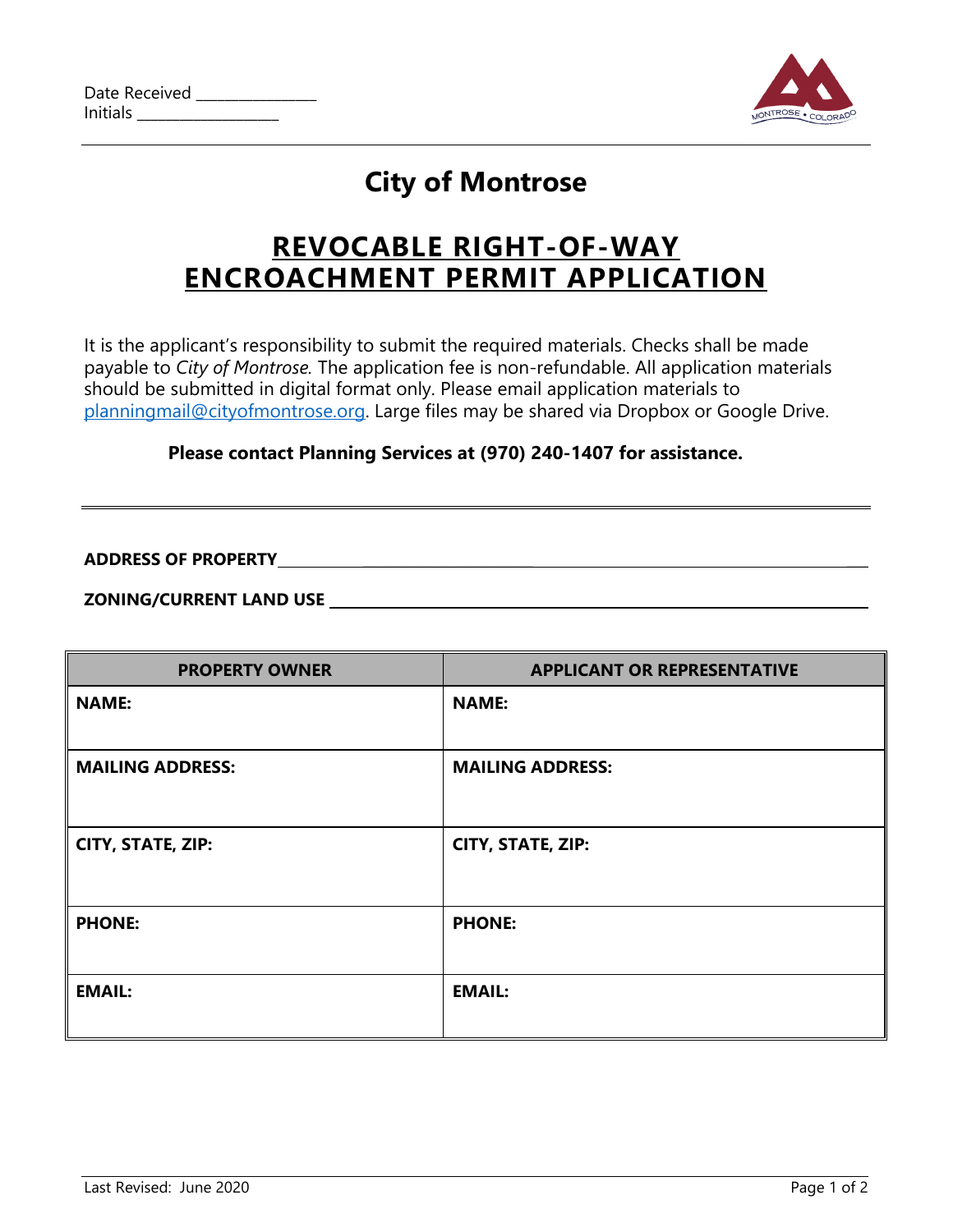Owner's Signature

Applicant's or Representative's Signature

By signing, you certify that you have read and understood the submittal requirements, and that you understand omission of any listed items may cause delay in processing the application. The undersigned acknowledges that the information supplied in this application is as complete and accurate as possible.

 $\overline{\phantom{a}}$ 

\_

Approval of this application does not constitute approval of any other City of Montrose permits or application reviews.

- 4" x 4" vicinity map showing general location of the project
- Show the footprint, dimensions, height, and location of existing and proposed structures.
- 
- 
- 
- $\Box$  \$50 non-refundable application fee (check, credit card, cash)
- $\Box$  Cover letter explaining the request with notarized signature of the owner (PDF)
- $\Box$  Recorded warranty deed with legal description of the property (PDF)
- $\Box$  The City may require an Improvement Location Certificate (ILC), prepared by a

professional surveyor (PDF, DWG)  $\Box$  Photos of the project area (jpeg, PNG)

 $\Box$  Site Plan (PDF)

**IMPORTANT NOTES**

Site Plans must include:

- Date, a north arrow, and a scale (no less than  $1'' = 100'$ ) in title box at lower right-hand corner
	-
	- Indicate whether existing structures will remain or be removed
	- Show setbacks from all property lines for existing and proposed structures
	- Label street names for all existing and proposed streets
	- Width and location of all existing and proposed public and private easements

Date

Date